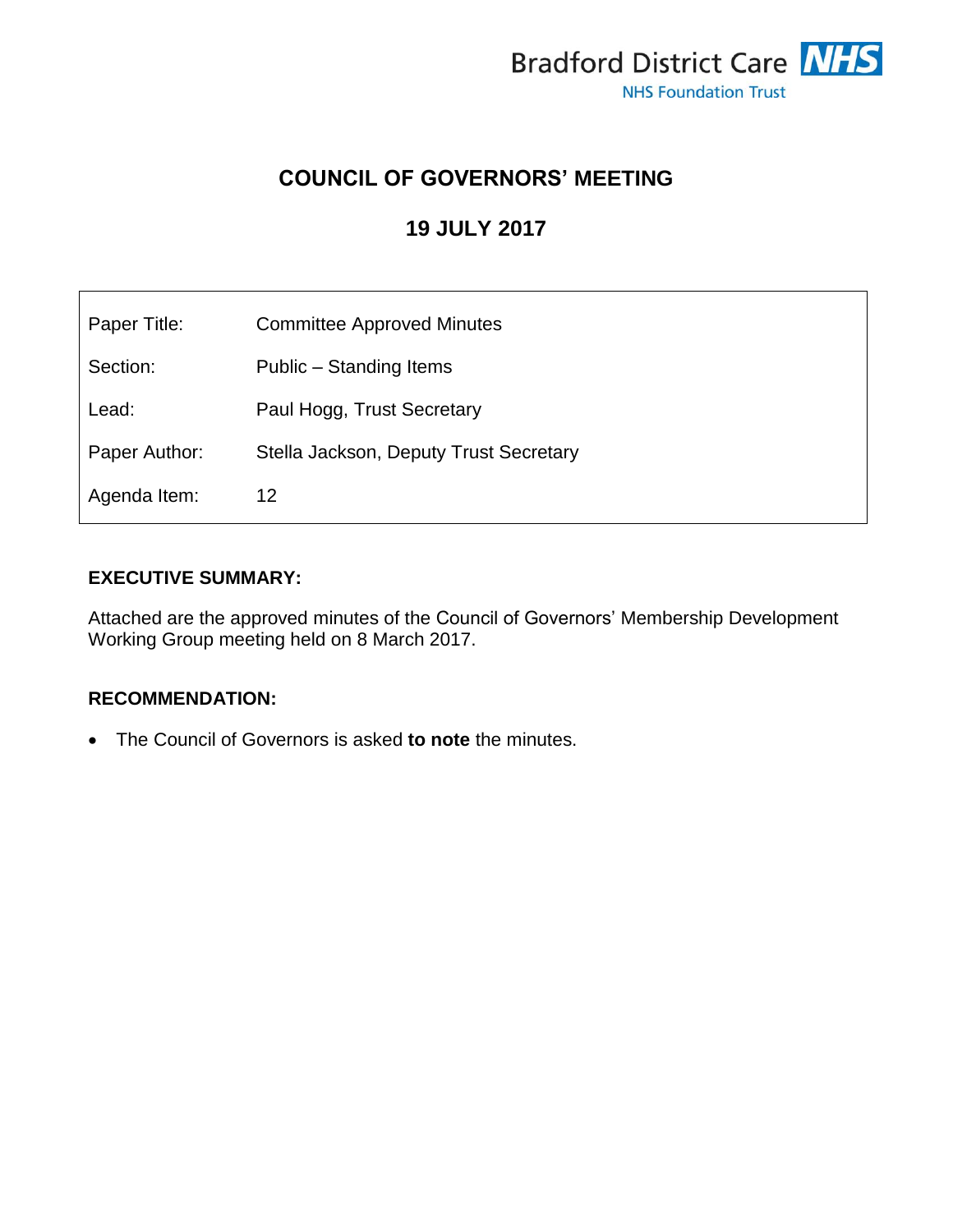### **BRADFORD DISTRICT CARE TRUST**

### **Minutes of Council of Governors' Membership Development Working Group held at Bradford District Care Trust, New Mill, Saltaire, Shipley, BD18 3LD at 5.30 pm on Wednesday, 8 March 2017**

| Present: | Nick Smith (Chair)     | <b>Public Governor, Keighley</b>                         |
|----------|------------------------|----------------------------------------------------------|
|          | Ann West               | <b>Public Governor, Shipley</b>                          |
|          | David Spencer          | <b>Public Governor, Bradford West</b>                    |
|          | <b>Kevin Russell</b>   | Public Governor, Bradford East (from agenda              |
|          |                        | item $3)$                                                |
|          | Amanda Martin-Richards | Public Governor, Bradford East (from agenda<br>item $3)$ |
|          | Sandra McIntosh        | Public Governor, Bradford South                          |
|          | <b>Hazel Chatwin</b>   | Public Governor, Craven                                  |
|          | <b>Noel Waterhouse</b> | Clinical Staff Governor (until agenda item 6)            |
|          |                        |                                                          |

| In attendance: Paul Hogg |                | <b>Trust Secretary</b>        |
|--------------------------|----------------|-------------------------------|
|                          | Stella Jackson | <b>Deputy Trust Secretary</b> |

#### **1. WELCOME AND APOLOGIES**

The Chair welcomed everyone to the meeting. Apologies had been received from Ms Eggett. Mr Khan was also absent from the meeting and apologies had not been received.

#### **2. DECLARATIONS OF INTEREST**

There were no declarations of interests.

### **3. MINUTES OF THE MEMBERSHIP DEVELOPMENT COMMITTEE MEETING HELD ON 10 JANUARY 2017**

The minutes of the meeting held on 10 January 2017 were agreed to be a true and accurate record.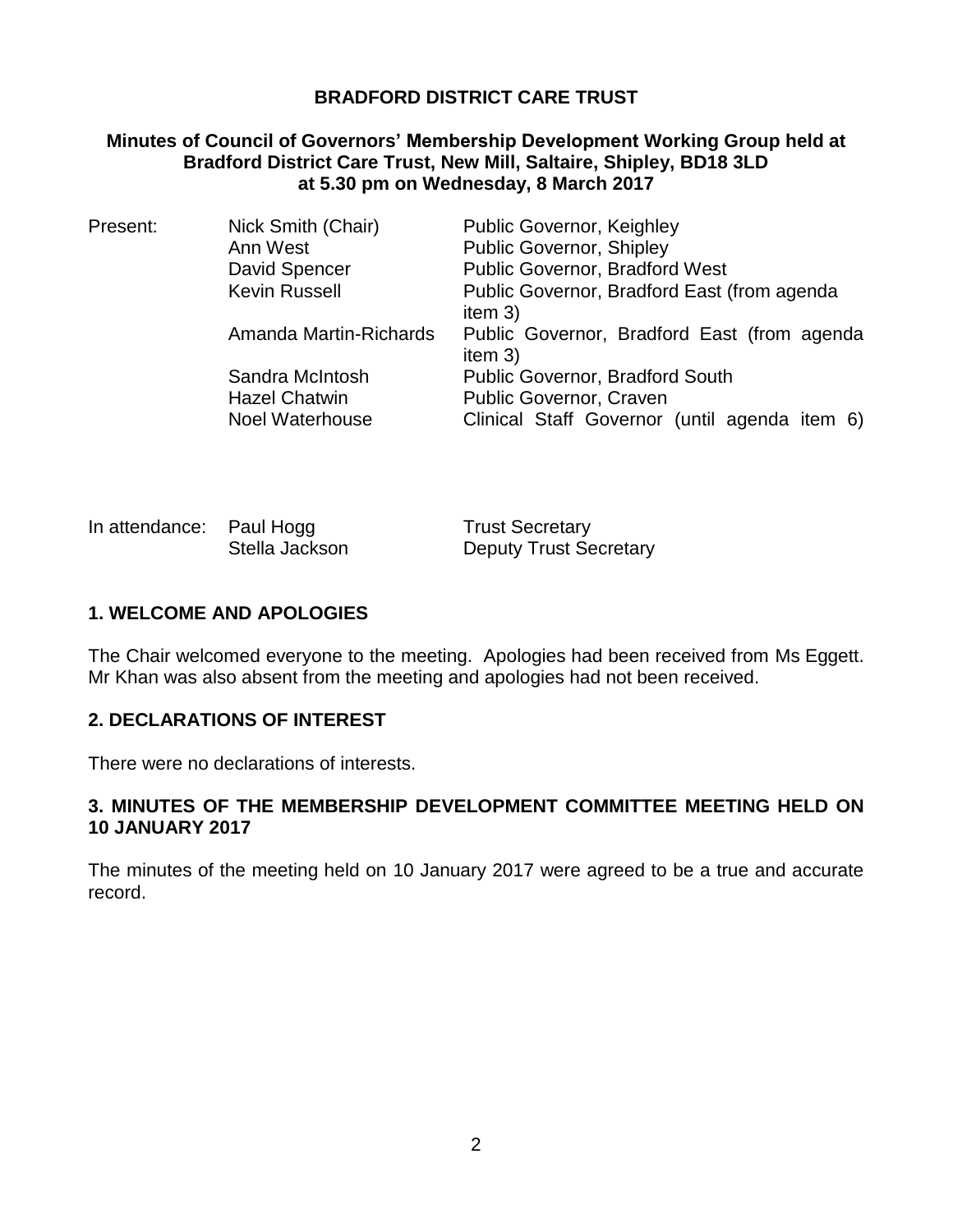### **4. MATTERS ARISING FROM THE MEMBERSHIP DEVELOPMENT COMMITTEE MEETING HELD ON 10 JANUARY 2017**

#### **Actions**

11/10/16-1: Matters Arising - Mr Smith reported he had spoken to Appointed Governor, Mr Oversby, about Wellness Recovery Action Planning (WRAP) referrals for young people and had been informed that the young person involvement lead at Barnardos would be leaving Barnardos in the near future. This could potentially impact on the provision of support groups for young people**.** 

Mr Waterhouse reported Staff Governors had discussed how they might reach out to members of staff more effectively but had not specifically considered how to engage staff in relation to the Annual Members Meeting. **Action: Mr Waterhouse to raise at the next Staff Governors meeting**. Staff Governors had discussed the potential for their contact details to be incorporated into a screen saver on personal computers. Mrs Jackson added that Staff Governors had been invited to accompany members of the Board on their visits to services. Mrs McIntosh reported she had attended a 15 Steps Quality Challenge at the Dementia Assessment Unit and a Staff Governor had promoted the Staff Governor role during that Challenge. Mr Hogg informed Working Group members that Staff Governors were also attending Operational Plan presentations. Mr Waterhouse reported Staff Governors had highlighted how the demands of work were impacting on their ability to more actively engage and Mr Smith suggested that consideration be given to Staff Governors being allocated time for their engagement duties. **Action: Trust Secretary/Deputy Trust Secretary to discuss with the Chair.** Mr Hogg then reported the Staff Survey results had been published on 7 March. Whilst the Trust had scored well in a number of areas, staff engagement and motivation had not scored as well as previous years. Consequently, the Executive Management Team (EMT) was putting in place a small number of key actions in response to the findings. This included EMT working out of different Trust sites and working closely with Staff Governors to address the issues. Mr Hogg also reported the Chair would be holding monthly open meetings where Governors could meet with him to learn about the key matters occupying the Board in between Council of Governor meetings. He then outlined an opportunity for Public Governors to buddy up with Staff Governors in order to develop an understanding of their roles. **Action: Public Governors to contact Staff Governors directly should they wish to buddy up.**

11/10/16-7: Governor-only Actions – Mr Russell reported he had attended the Shipley Youth Café on three separate occasions to promote the Trust's services and membership. Mr Russell also reported that both he and Mr Khan had visited wards at Lynfield Mount Hospital and had been very impressed with the environment. Mr Waterhouse added he had received positive feedback from staff and service users about the repositioning of the nursing office to the centre of the room.

10/1/17-1: Feedback from the Performance Evaluation Review – Mrs Martin-Richards reported she had visited the Podiatry Clinic at Idle Medical Centre. Mrs Martin-Richards had invited patients to take part in a short survey and they had been very positive about the service and the Podiatrist. An issue had been raised in relation to the seating and this would be shared with the Podiatry lead as part of the feedback. **Action: Deputy Trust Secretary.**  The Podiatrist had taken some membership forms for carers. Mrs Martin-Richards planned to undertake a service visit to the Rockwell Clinic at the end of March.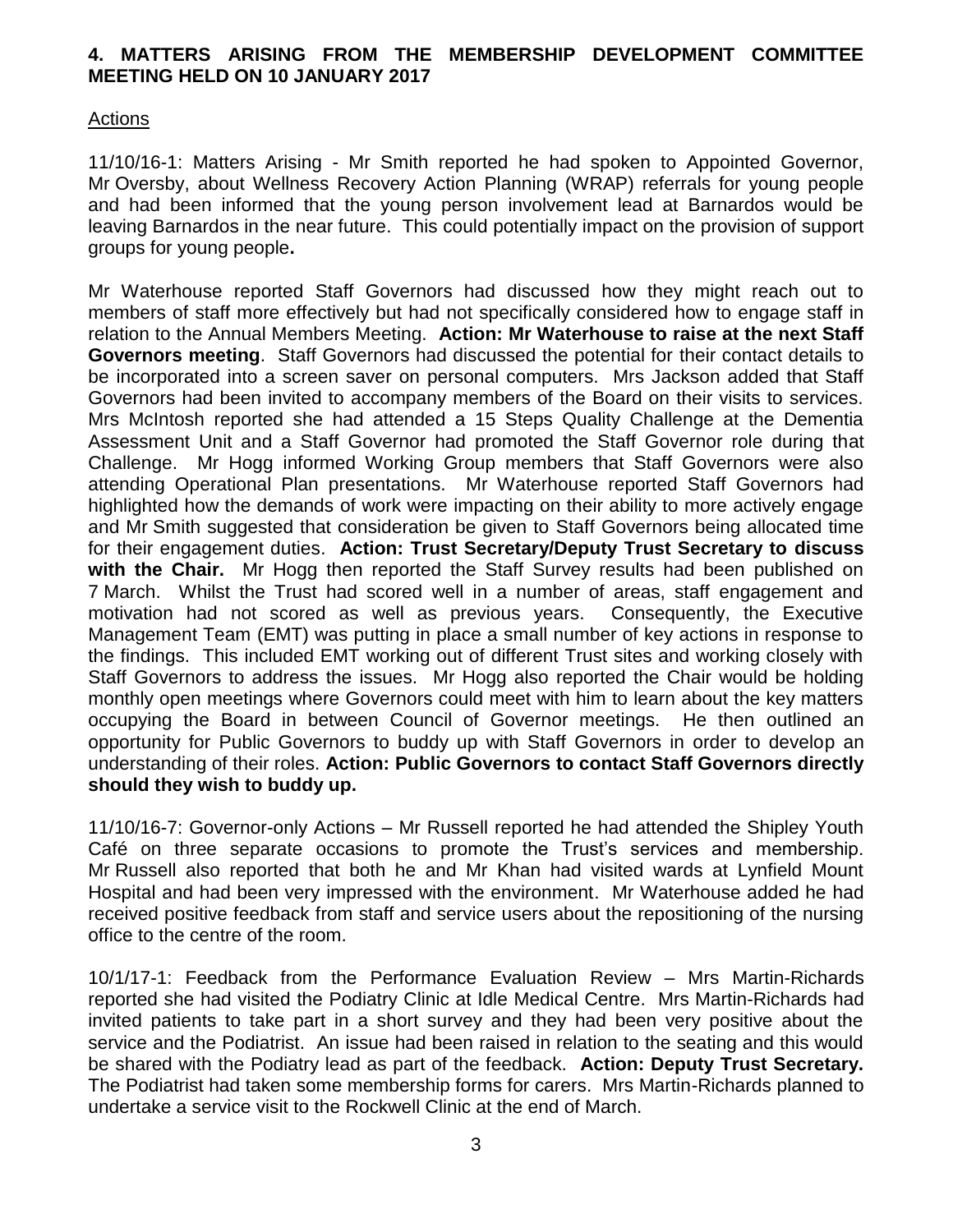### **5. ANNUAL MEMBERS MEETING**

The Trust Secretary reported the Annual Members Meeting would take place on Tuesday, 26 September at Bradford City Training Services. He reminded Working Group members of the format used at the 2015/16 meeting and invited suggestions about the format for the September 2017 event. The following suggestions were provided:

- Due to the success of the previous year's event, a similar format should be used this year;
- A bus timetable should be incorporated into the invitation to the event. **Action: Mr Russell to forward this information to the Deputy Trust Secretary;**
- Consideration should be given to how to more effectively promote the event to staff. Mrs Jackson suggested two key questions should be posed to staff for discussion at the Governor drop-in session **Action: Deputy Trust Secretary to highlight at the Project Group meeting**;
- Rather than dividing the tables up by constituency area, it was better to have a mix of Governors at each table; and
- Consideration should be given to ways in which people that can't attend the event could contribute through electronic means, including via a live stream. **Action: Deputy Trust Secretary to highlight at the Project Group meeting**.

### **Working Group members noted the information about the Annual Members meeting.**

## **6. DISTRICT-WIDE YOUNG PEOPLE'S EVENT**

Mr Hogg informed Working Group members that this year's event was likely to take place during week commencing 16 October 2017. It would follow a similar format to the previous event with the key purpose being to educate young people about their health and wellbeing and social care support. Mr Hogg then invited comments/ideas from the group and the following were provided:

- Sixth form children from all secondary schools should be invited to attend. **Action: Mr Hogg and Mrs Martin-Richards to meet to consider effective ways in which to promote the event to all secondary schools;**
- Consideration should be given to how to link the Craven local authority into the event. **Action: Mr Hogg and Mrs Chatwin to meet to consider**; and
- Working Group members should contact Mr Hogg directly should they wish to take part in the event steering group. **Action: Working Group Members**. Mrs Martin-Richards expressed an interest during the meeting and Mr Russell offered to run a mental health awareness session. **Action: Mr Hogg to invite Mrs Martin-Richards and Mr Russell to planning group meetings**.

Prior to leaving the meeting, Mr Waterhouse reported he had been invited to attend a Friendship Club in Grassington to promote the work of the Trust and talk about the role of a Governor. Mrs Chatwin offered to accompany Mr Waterhouse on the visit.

### **Working Group members noted the update.**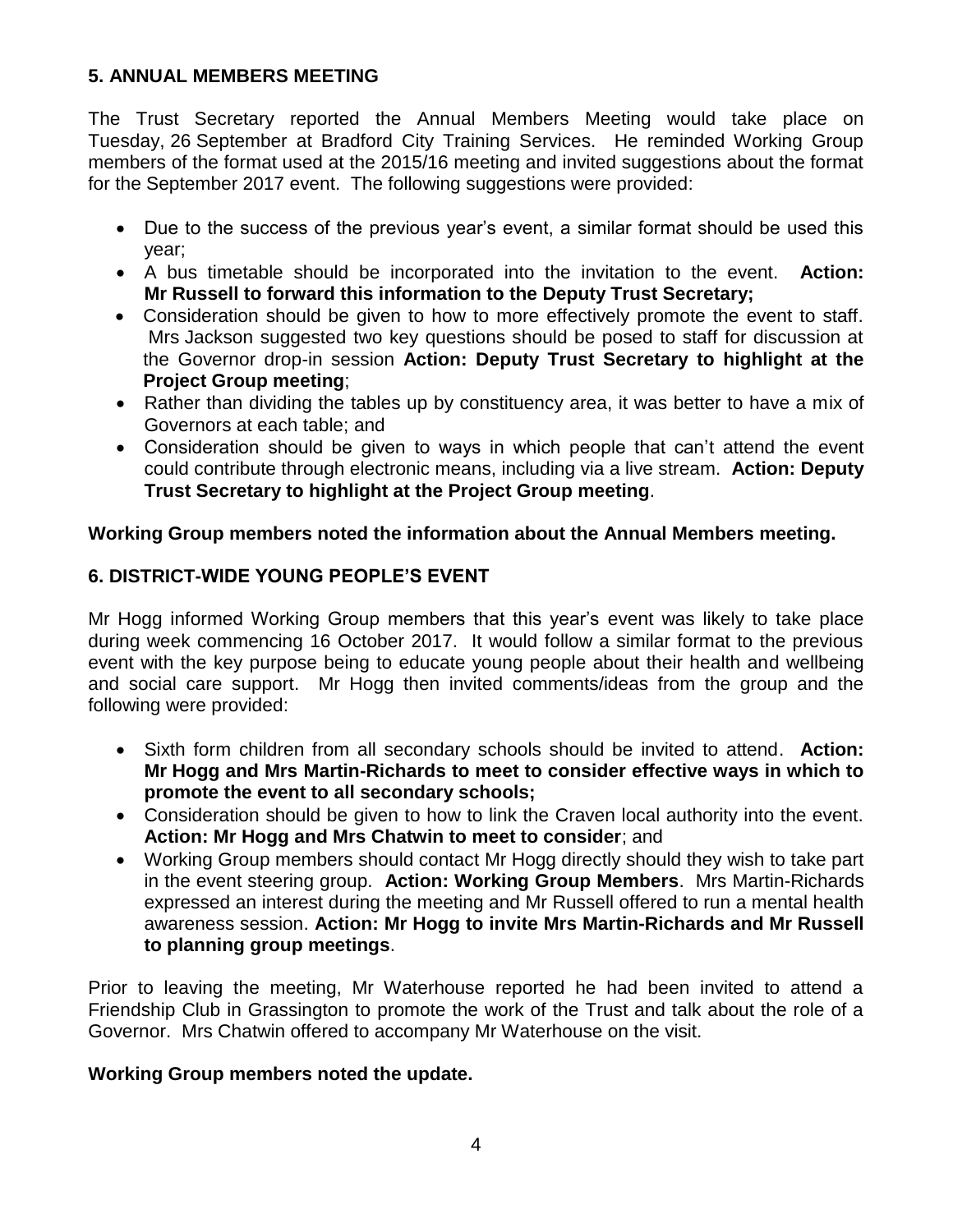### **7: FEEDBACK FROM DISCUSSIONS WITH THE CHAIR ABOUT GOVERNOR ENGAGEMENT**

Mrs Jackson reported the first group had recognised the importance of visiting clinics in order to capture views from patients about the Trust's services. The group had also discussed the content of a briefing document which would be distributed to those Governors undertaking visits; this document had subsequently been produced. The second group had also recognised the importance of the visits to clinics and highlighted a need for local organisations to work more closely together to gather and share feedback about health related services.

#### **Working Group members noted the update**.

### **8. MEMBERSHIP NEWSLETTER**

Mr Hogg reported the next membership newsletter would be distributed during April. The newsletter would contain a number of items about the Trust's services, including information about the Wellbeing College, the Safe Haven and Young Dynamos. It would also feature information about the Annual Members Meeting and two or three examples of activities being undertaken by Governors. Additionally, it would highlight that future copies of the newsletter would be available electronically, with a limited number of hard copies available at Trust sites. During ensuing discussion, the following key points were raised:

- The newsletter should contain the contact details of all Governors:
- A poster should be produced for display on public notice boards highlighting how to obtain the latest copy of the newsletter;
- The Safe Haven article should refer to the link with the Barnardos Appointed Governor;

### **Working Group members noted the above comments would be fed back to the Communications team.**

### **9. GOVERNOR NETWORKS SPREADSHEET**

Working Group members were provided with a copy of a spreadsheet highlighting the various networks and groups that each Governor was part of. Mr Hogg suggested Governors promote the Annual Members Meeting to those networks. **Action: i) Deputy Trust Secretary to provide Governors with a copy of the promotional flyer once available; and ii) Group members to circulate the flyer to their networks and contacts.**

#### **Working Group members:**

- **Noted the Governor Networks spreadsheet;**
- **Agreed to forward any changes/additions to the Deputy Trust Secretary; and**
- **Agreed to circulate the promotional flyer about the Annual Members Meeting to their networks.**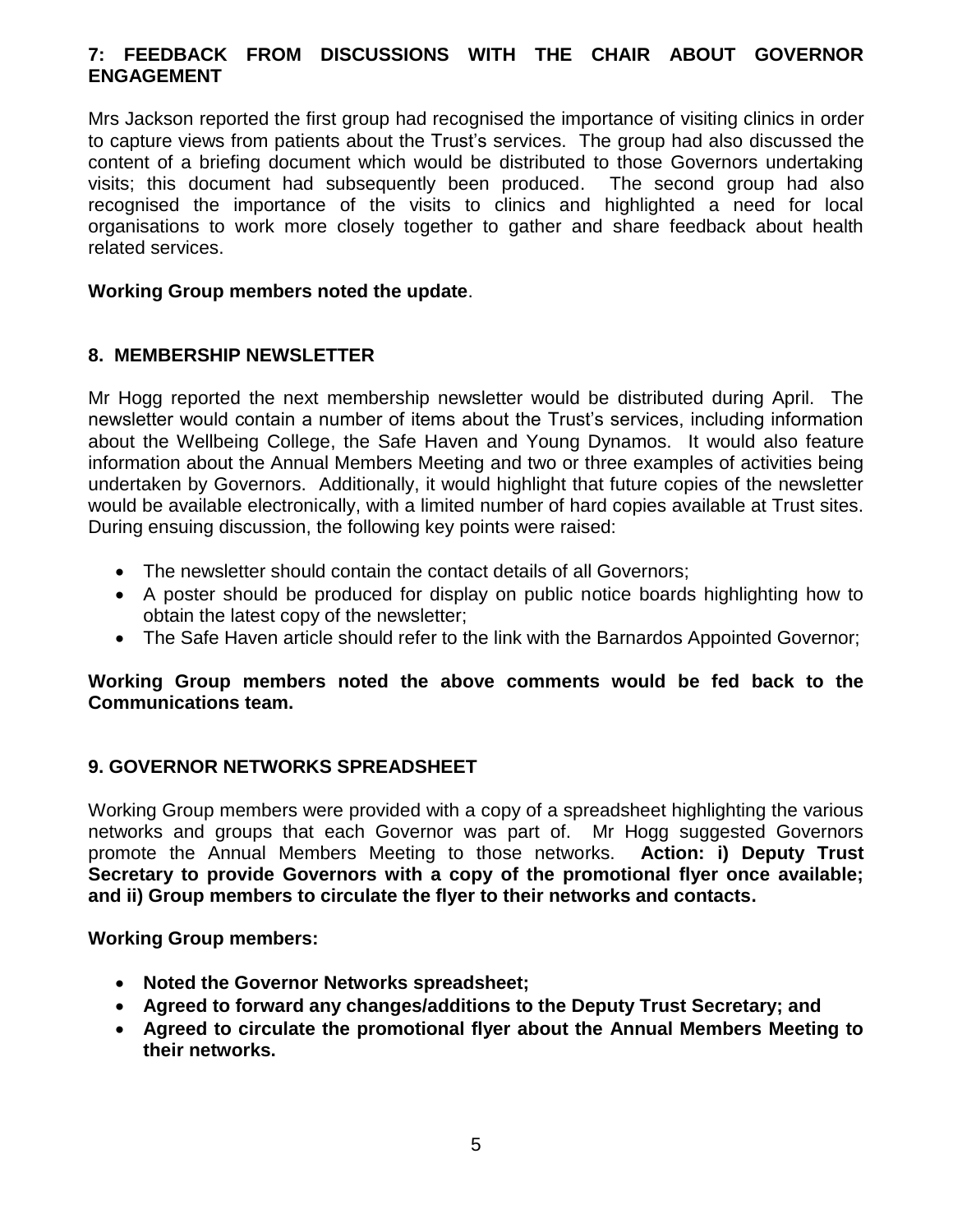### **10. DATE AND TIME OF NEXT MEETING**

Future meetings would take place as follows:

- $\bullet$  5.30pm on Tuesday 13<sup>th</sup> June 2017
- 5.30pm on Tuesday 3<sup>rd</sup> October 2017

## **11. ANY OTHER BUSINESS**

### **David Spencer**

Mr Hogg reported that Mr Spencer would be leaving the area at the end of March and would, therefore, be resigning as a Governor. Working Group members thanked Mr Spencer for his hard work and commitment as a Governor of the Trust.

There were no other items of business and the meeting concluded at 7.10 pm.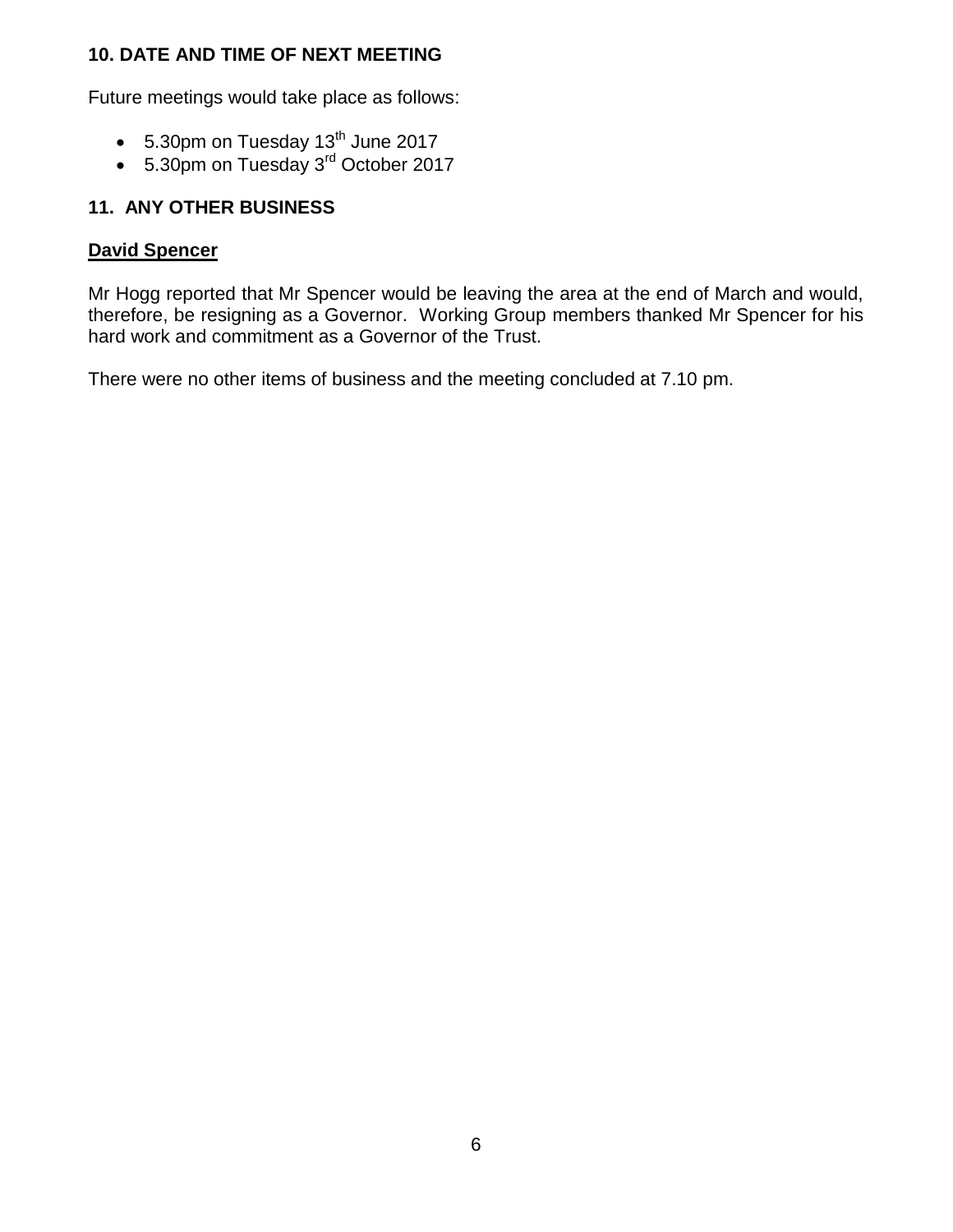#### **COUNCIL OF GOVERNORS' MEMBERSHIP DEVELOPMENT WORKING GROUP MEETING 8 MARCH 2017**

# **ACTIONS**

| <b>Ref No</b>  | Actions requested                                                                                                                                                                                                        | <b>Timescale</b>                        | Progress                                                   |
|----------------|--------------------------------------------------------------------------------------------------------------------------------------------------------------------------------------------------------------------------|-----------------------------------------|------------------------------------------------------------|
| $11/10/16 - 1$ | <b>Matters Arising from the Membership</b><br>Development Committee Meeting Held on<br>4 May 2016                                                                                                                        |                                         |                                                            |
|                | $\vert$ i)<br>Mr Smith, Public Governor to raise an<br>issue, at a future Council of Governor<br>meeting, around WRAP referrals and the<br>numbers being turned away on a weekly                                         | February<br>2017                        |                                                            |
|                | basis; and<br>ii)<br>Mr Waterhouse to speak to other Staff<br>Governors about effective ways in which to<br>engage staff, in view of a lack of attendance<br>by staff at the Annual Members Meeting.                     | December<br>2016 moved<br>to April 2017 |                                                            |
| 11/10/16-6     | Monitoring of actions from the Strategy                                                                                                                                                                                  |                                         |                                                            |
|                | Mr Smith, Public Governor to discuss with<br>Mr Oversby further opportunities to engage<br>members in young people work at Barnardo's                                                                                    | January 2017                            | Reported as<br>completed on<br>8 March 2017                |
| 11/10/16-7     | <b>Governor-Only Actions</b>                                                                                                                                                                                             |                                         |                                                            |
|                | i)<br>Mr Russell to contact Shipley youth café<br>and other youth groups in the area to<br>obtain feedback and promote<br>membership                                                                                     | January 2017                            | Reported as<br>completed on<br>8 March 2017                |
|                | ii)<br>Ms Eggett to forward details of events<br>attended to the office for recording                                                                                                                                    | January 2017                            | Ms Eggett<br>resigned as a<br>Governor on<br>31 March 2017 |
| $10/1/17 - 2$  | <b>Membership Strategy</b>                                                                                                                                                                                               |                                         |                                                            |
|                | <b>Deputy Trust Secretary to advise Working Group</b><br>members of the outcomes of the membership<br>engagement discussions with the Chair.                                                                             | March 2017                              | Updated<br>provided at<br>meeting on<br>8 March 2017       |
| $8/3/17 - 1$   | <b>Matters Arising</b><br>Trust Secretary/Deputy Trust Secretary to<br>highlight to the Chair issues relating to Staff<br>Governor engagement capacity and the potential<br>of time being allocated for such activities. | April 2017                              | <b>Trust Secretary</b><br>to raise with the<br><b>CEO</b>  |